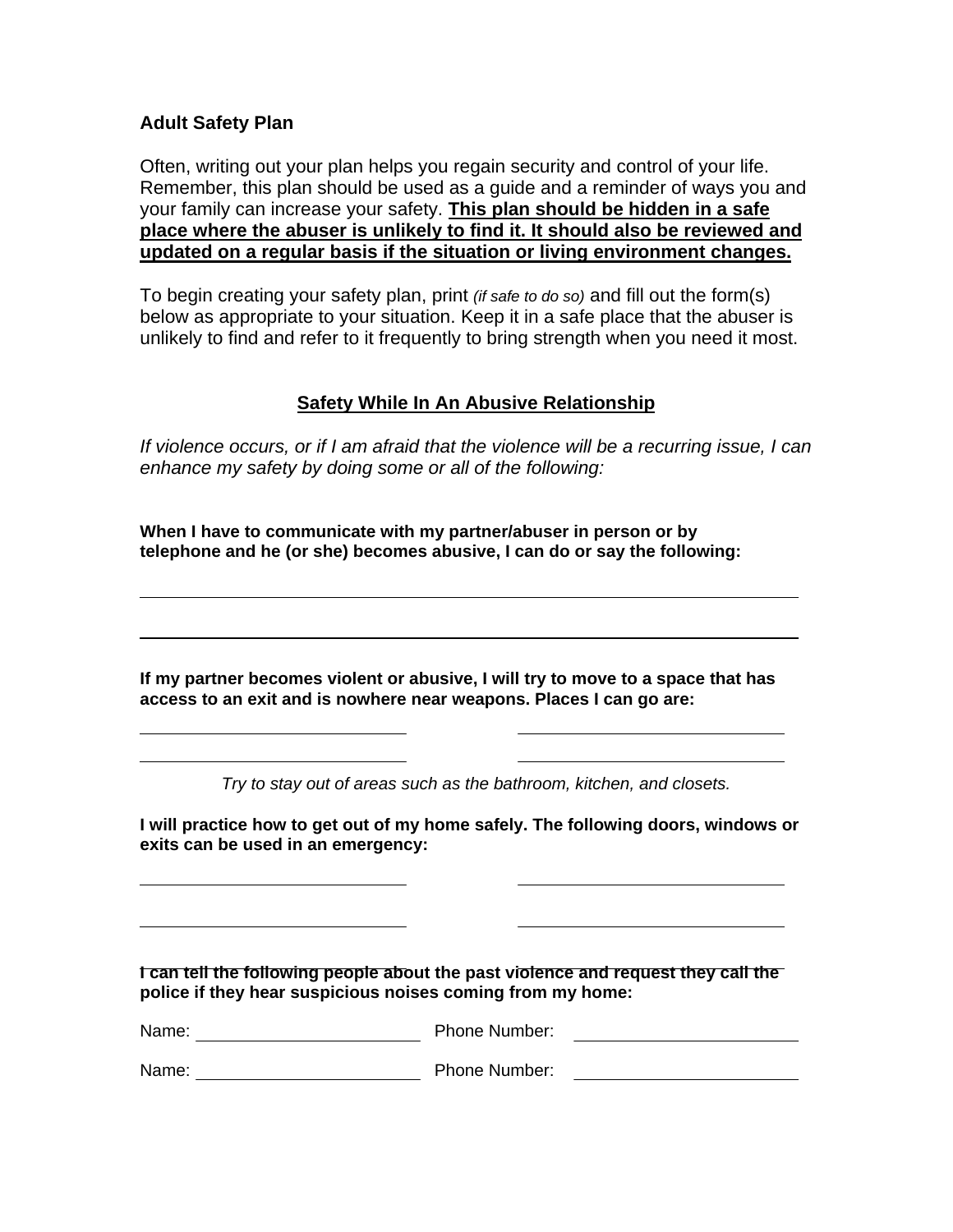| Name: | <b>Phone Number:</b> |
|-------|----------------------|
|-------|----------------------|

**I will use the following CODE WORD with my children/family/friends so they can call for help:** 

**If I have to flee right away, this is where I can go and who I can call:** 

**Where I can go:** 

**Who I can call:** 

**Other things I can do to increase my safety are:** 

- Keep change with me at all times. *(Remember that a monthly bill from a calling card can tell your abuser where you are calling from. Try to use change, a prepaid calling card, or a friend's phone or calling card.)*
- Keep my cell phone charged. *(Remember that not all cell phone calls can be traced by 911. Be aware of where you are so you can provide your location to police if needed.)*

Use your own instinct and judgment. If the situation is very dangerous, consider giving your abuser what he (or she) wants in order to remain safe.

## **Safety When Preparing to Leave**

One of the most dangerous times in a domestic violence relationship is when a victim decides to leave her (his) abuser. Often times, the abuser feels he (or she) has lost control over you and may be willing to do anything to stop you from leaving.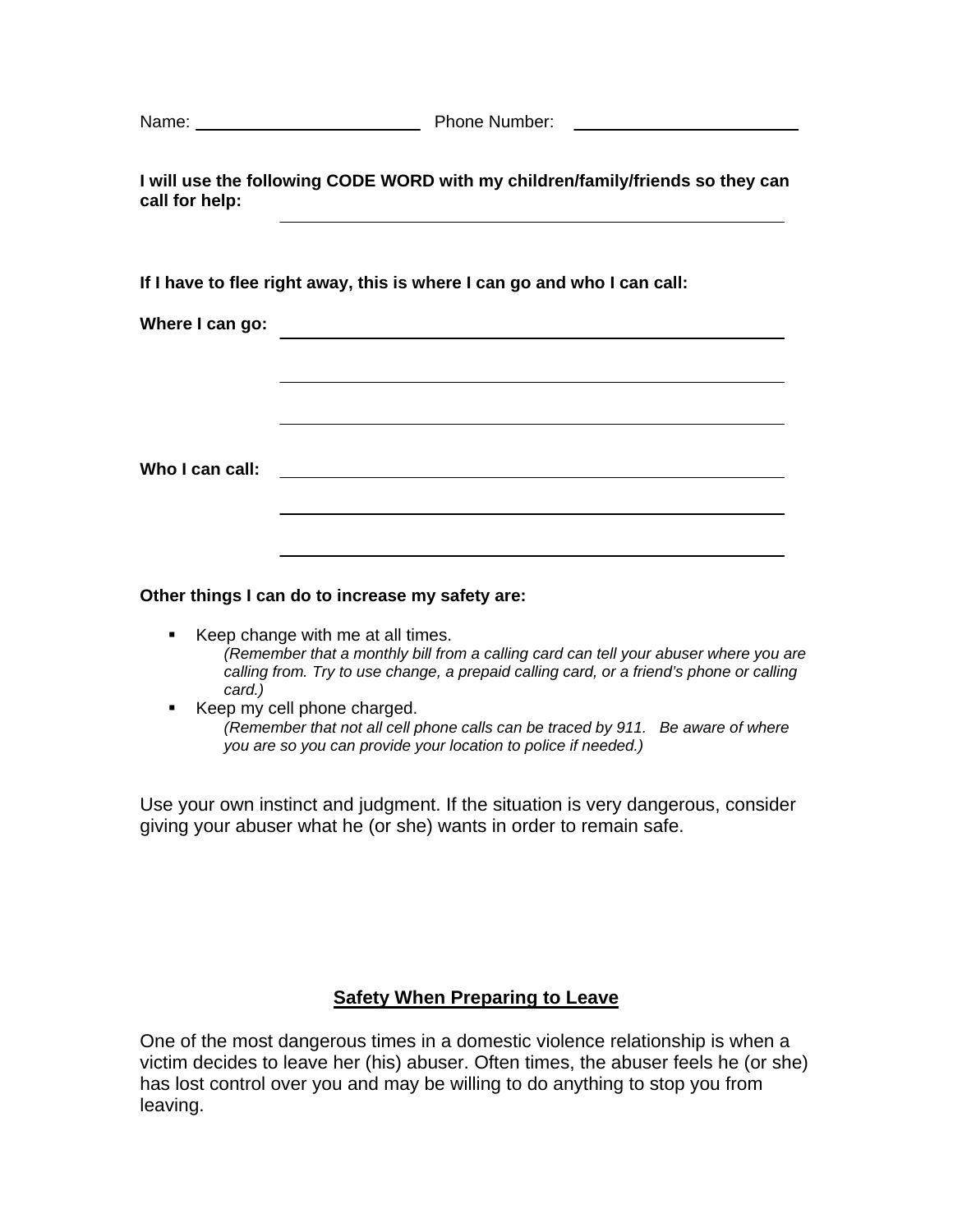Thus, leaving home must be done with a careful plan in order to increase safety.

*If violence occurs, or if I am afraid that the violence will be a recurring issue, I can enhance my safety by doing some or all of the following:*

**If I have to flee right away, this is where I can go and who I can call:** 

| Where I can go:                                                                                                                                                                                                          |               |  |
|--------------------------------------------------------------------------------------------------------------------------------------------------------------------------------------------------------------------------|---------------|--|
| Who I can call:                                                                                                                                                                                                          |               |  |
| I will use the following CODE WORD with my children/family/friends so they can<br>call for help:<br><u> 1989 - Johann Barbara, martxa alemaniar argametar a contra a contra a contra a contra a contra a contra a co</u> |               |  |
| I will leave copies of important documents, an extra set of car and/or house keys,<br>money, and extra clothes with:                                                                                                     |               |  |
|                                                                                                                                                                                                                          | Phone Number: |  |
| Name: Name: Name: Name: Name: Number: Name: Number: Name: Number: Name: Number: N                                                                                                                                        |               |  |
| I will have important phone numbers accessible to my children and myself. The<br>phone nearest to my home is located at:                                                                                                 |               |  |
| Other important people and phone numbers I need are:                                                                                                                                                                     |               |  |
| Hubbard House 24-hour hotline numbers: (904) 354-3114 or (800) 500-1119                                                                                                                                                  |               |  |
| Name:                                                                                                                                                                                                                    | Number:       |  |
| Name: Name<br>When I leave I will need to take:                                                                                                                                                                          |               |  |
| Identification for myself (driver's license or other ID)<br>Social security cards for all family members<br>Birth certificates for all family members<br>School and vaccination records for children                     |               |  |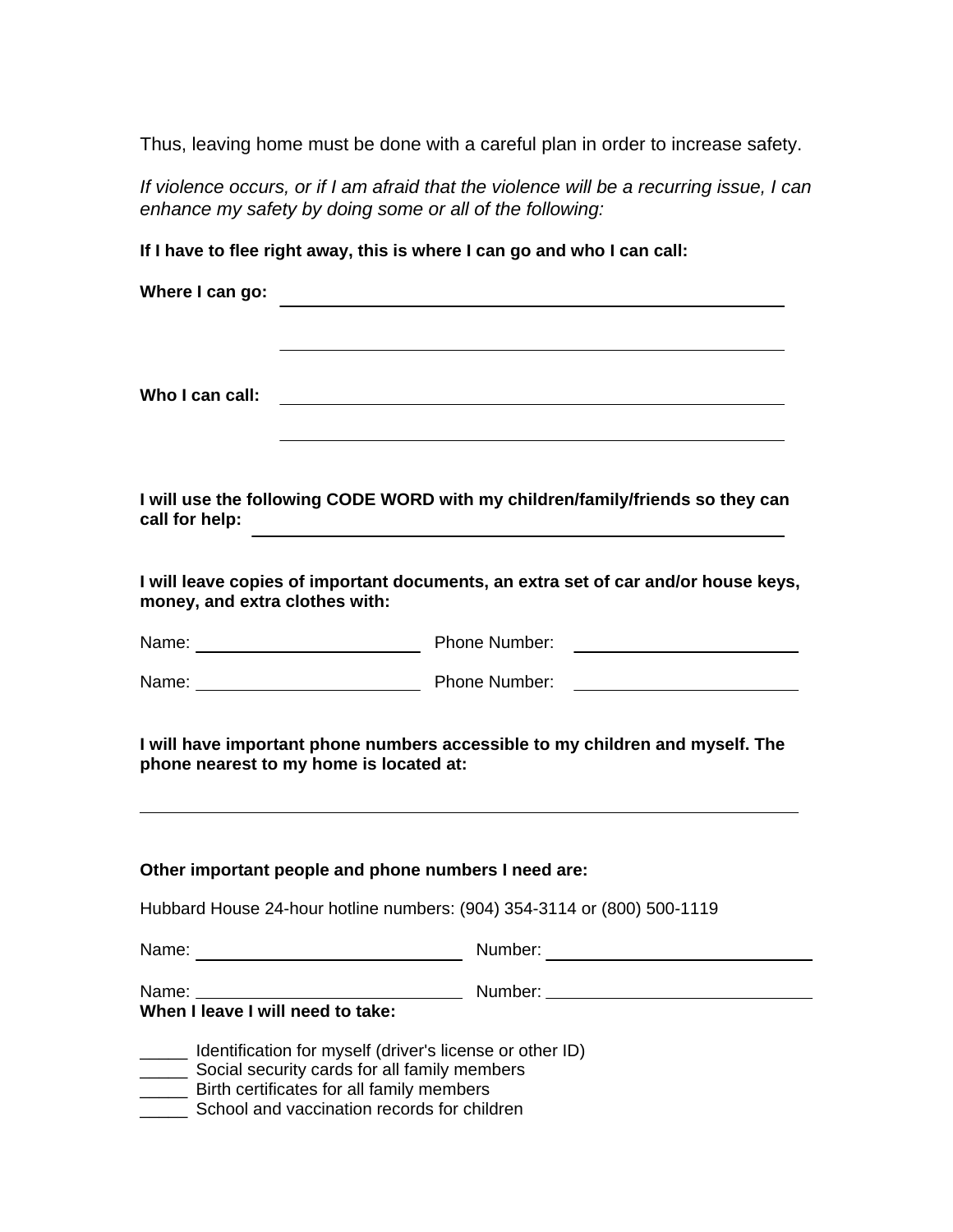- \_\_\_\_\_ Medications for all family members
- **Late** Divorce/custody papers
- \_\_\_\_\_ Work permits/green card/passports
- \_\_\_\_\_ Money/check book/ATM-credit cards/bank book
- \_\_\_\_\_ Children's favorite toys/blankets
- \_\_\_\_\_ Items of special sentimental value
- \_\_\_\_\_ Medical records
- Lease/rental agreement, mortgage payment book, house deed
- **Example 20** House and/or car keys

### **While preparing to leave I will remember to:**

- Determine the safest place to be if an argument is unavoidable. Choose a room or an area that has access to an exit and NOT in a bathroom, kitchen or anywhere near weapons.
- Practice my escape. Identify the safest doors, windows, elevator, or stairwell accesses available.
- Keep my bag packed. Find a hidden, but accessible, place to keep a bag for a quick exit.
- Know my neighbors. Identify a neighbor who can call the police if they hear a disturbance coming from my home.
- Create an emergency signal. Develop and share a code word that can be used to warn my children, family, friends, and neighbors when I need the police.
- Rely on my instincts. I know better than anyone what my abuser is capable of  $-1$ will trust myself.
- Open a bank account in my name with a separate mailing address. This will establish and increase my independence. *(Think of other ways you can increase your independence.)*
- Leave money, extra sets of keys, copies of important documents, and extra clothes with someone I trust. *(While it's likely you'll be able to return home with a police officer to collect your belongings, this strategy will help you quickly escape danger.)*
- Make prior arrangements for my pets and their safety, if possible.
- Remove any necessary documents and/or items from the computer and store them securely on another computer or flash drive.
- Locate the nearest domestic violence center or determine whom I could stay with and/or borrow money from until I am settled.
- Keep the Hubbard House hotline number with me at all times, along with change for the pay phone, a calling card, and/or a cell phone.
- Review my safety plan and revise it often.

## **Safety after the relationship has ended and/or the abuser is no longer in the home**

*If my abuser is no longer living in my home, there are several steps I can take to secure myself and family. I can:*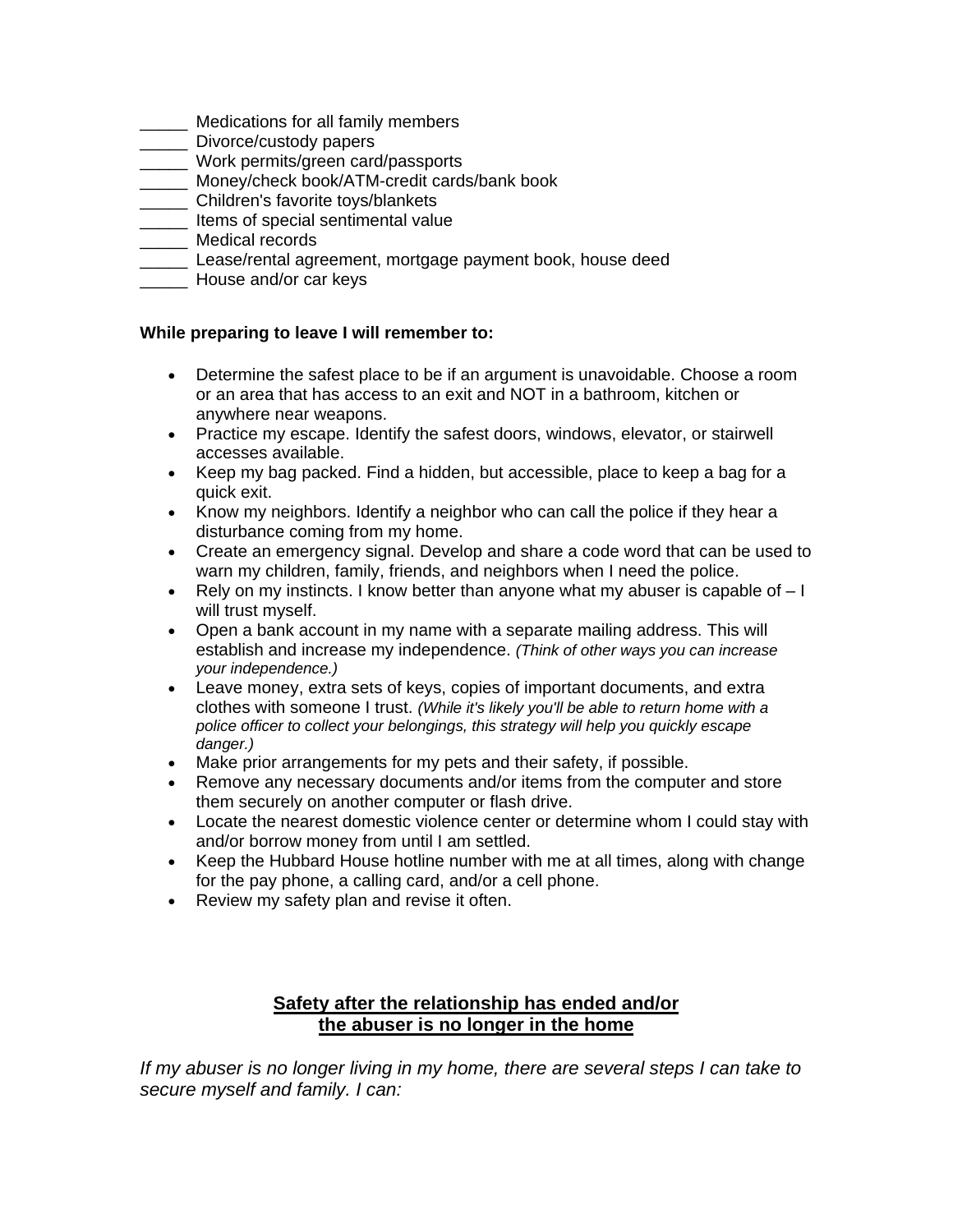- Change the locks, alarm codes, and garage opener codes on my doors as soon as possible. Purchase new or additional locks and safety devices and have them installed to secure the windows.
- Rearrange the furniture in my home.
- If I have moved, I will try to keep my address and phone number confidential.
- Inform my friends and neighbors that I am no longer involved with my abuser and ask them to call the police if they see him (or her) near my house. *(Remind them to keep your address confidential except for the police.)*
- Avoid places my abuser and I frequented.
- Keep a copy of my injunction with me at all times and call the police if he (or she) violates that injunction in any way.
- Discuss our safety plan with my children.<br>• Inform my children's school, day care, etc.
- Inform my children's school, day care, etc., about who has permission to pick them up or inquire about their policies.

# **Safety at Work and in Public**

It's up to you to decide if and when you tell others about your abusive partner. Don't discount the importance of having a system of friends, family, and coworkers available not only for emotional support, but safety and protection as well.

*The following are steps I can take to secure myself and family in public and at work:* 

### **I can inform the following people at work and ask them to help screen my calls during work hours:**

Name: Number:

Name: Number:

**When driving home, if problems occur, I can:** 

**If I use public transit, I can:**